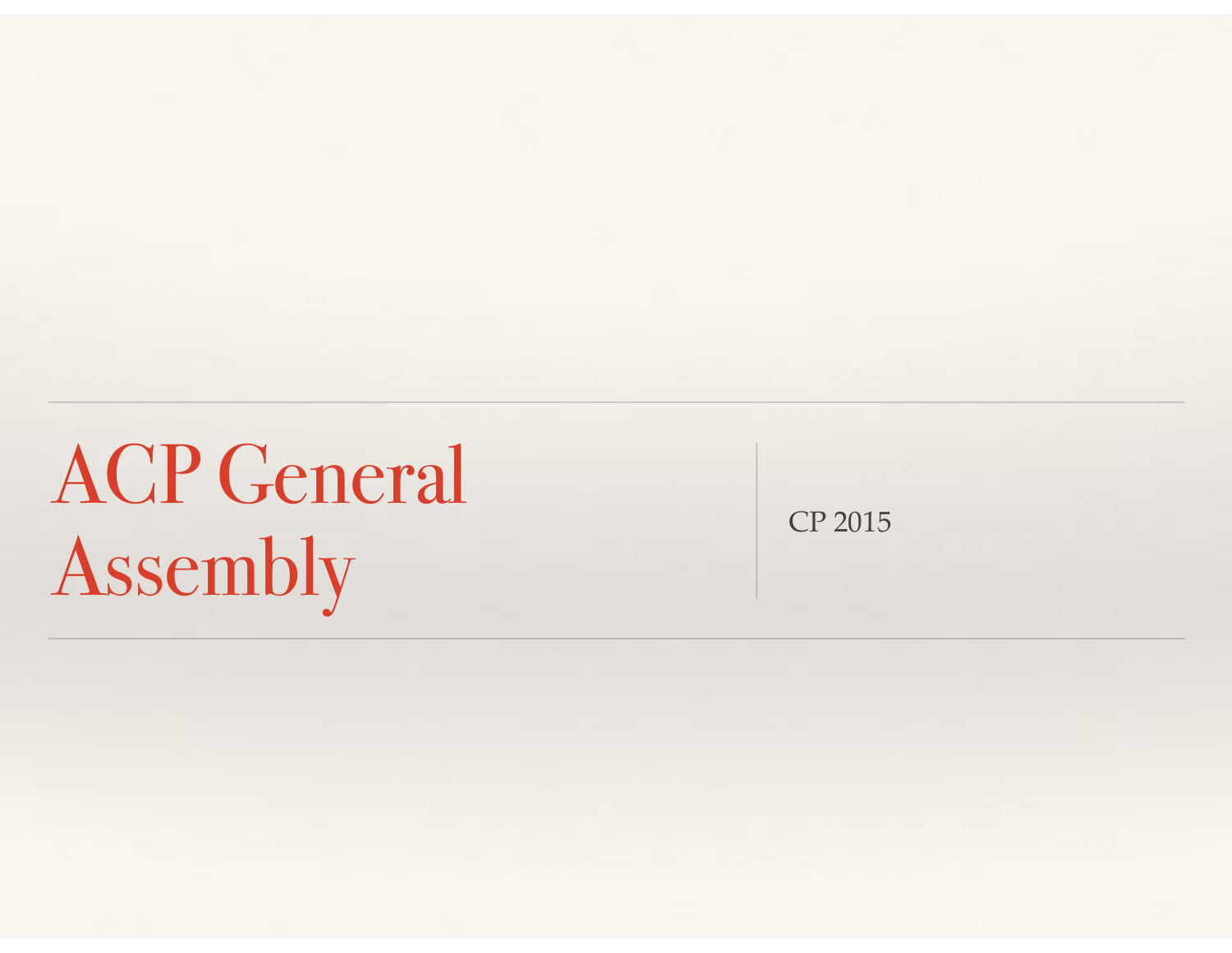# Agenda

- ❖ ACP Executive Committee
- ❖ ACP Awards
- ❖ Summer School '2015
- ❖ Treasurer's report
- ❖ President's report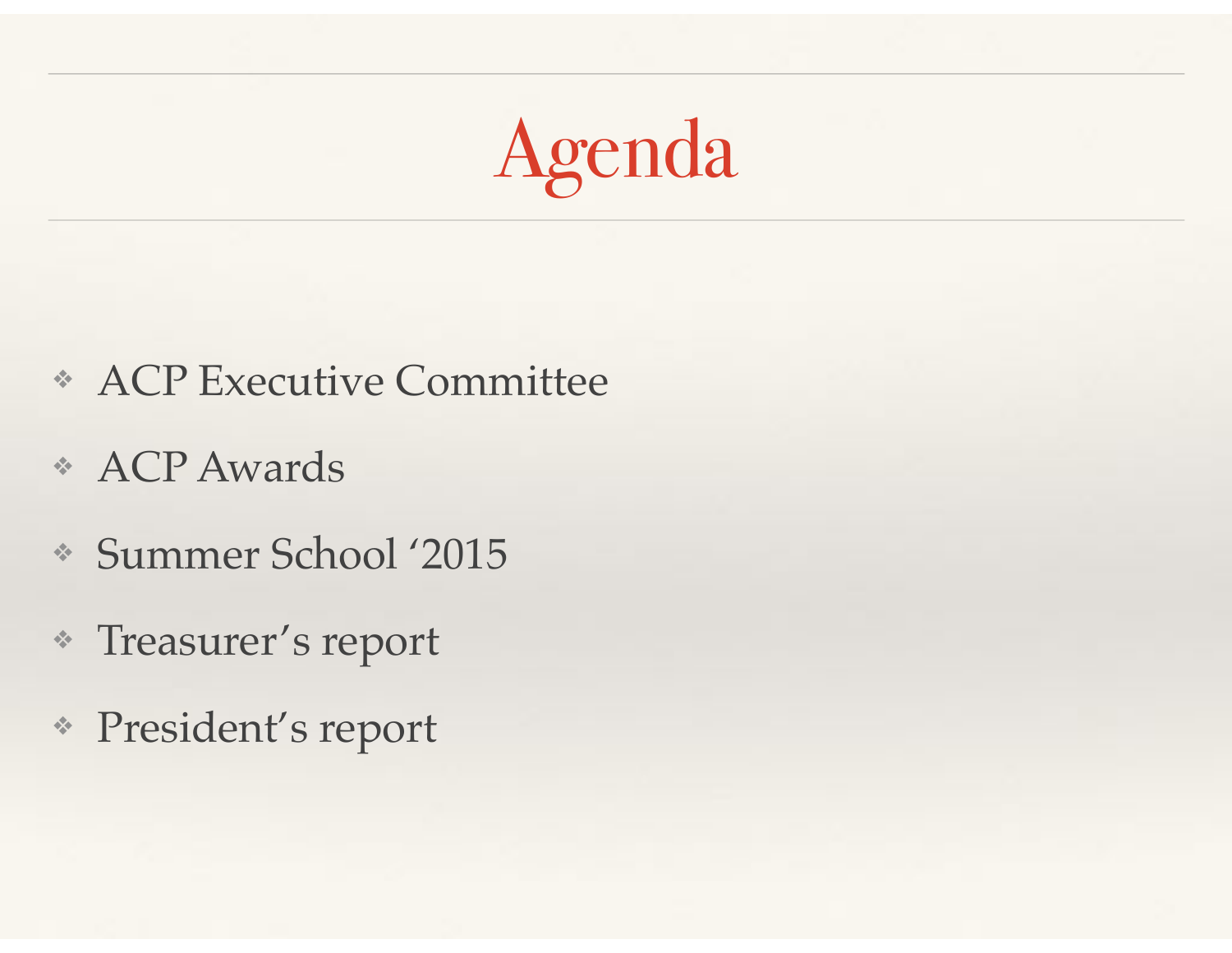# Membership

- ❖ Are you an ACP member?
	- ❖ Currently 269 registered members !
	- ❖ Compared to last year's 294 count
- ❖ Register at http://www.a4cp.org/ (not automatic!)
- ❖ Renew membership now for 2015!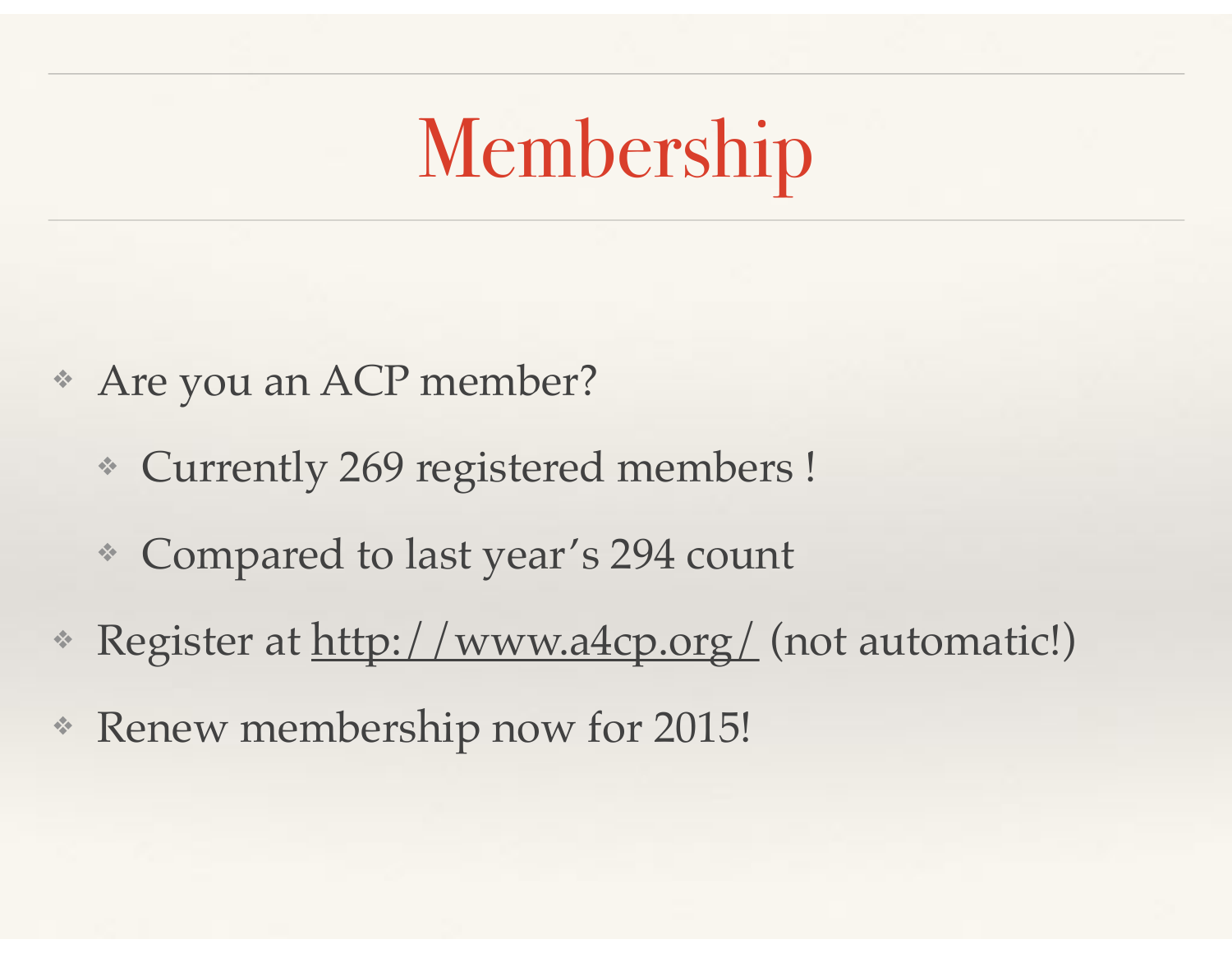#### ACP Executive Committee

 $\cdot$  Team as of January 1<sup>st</sup> 2015

| Alan Frisch                     |                                  | 2018                   |
|---------------------------------|----------------------------------|------------------------|
| * Pierre Flener                 | (Conference Coordinator)<br>2016 |                        |
| * Christophe Lecoutre           | (Treasurer)                      | 2018                   |
| • Nina Narodytska               |                                  | 2018                   |
| <b>Example 1</b> Laurent Michel | (President)                      | 2018                   |
| * Helmut Simonis                | (Past President, non-voting)     |                        |
| <b>Guido Tack</b>               |                                  | 2016                   |
| ◆ Willem-Jan van Hoeve          | (Secretary)                      | 2016                   |
|                                 |                                  | Next elections in 2016 |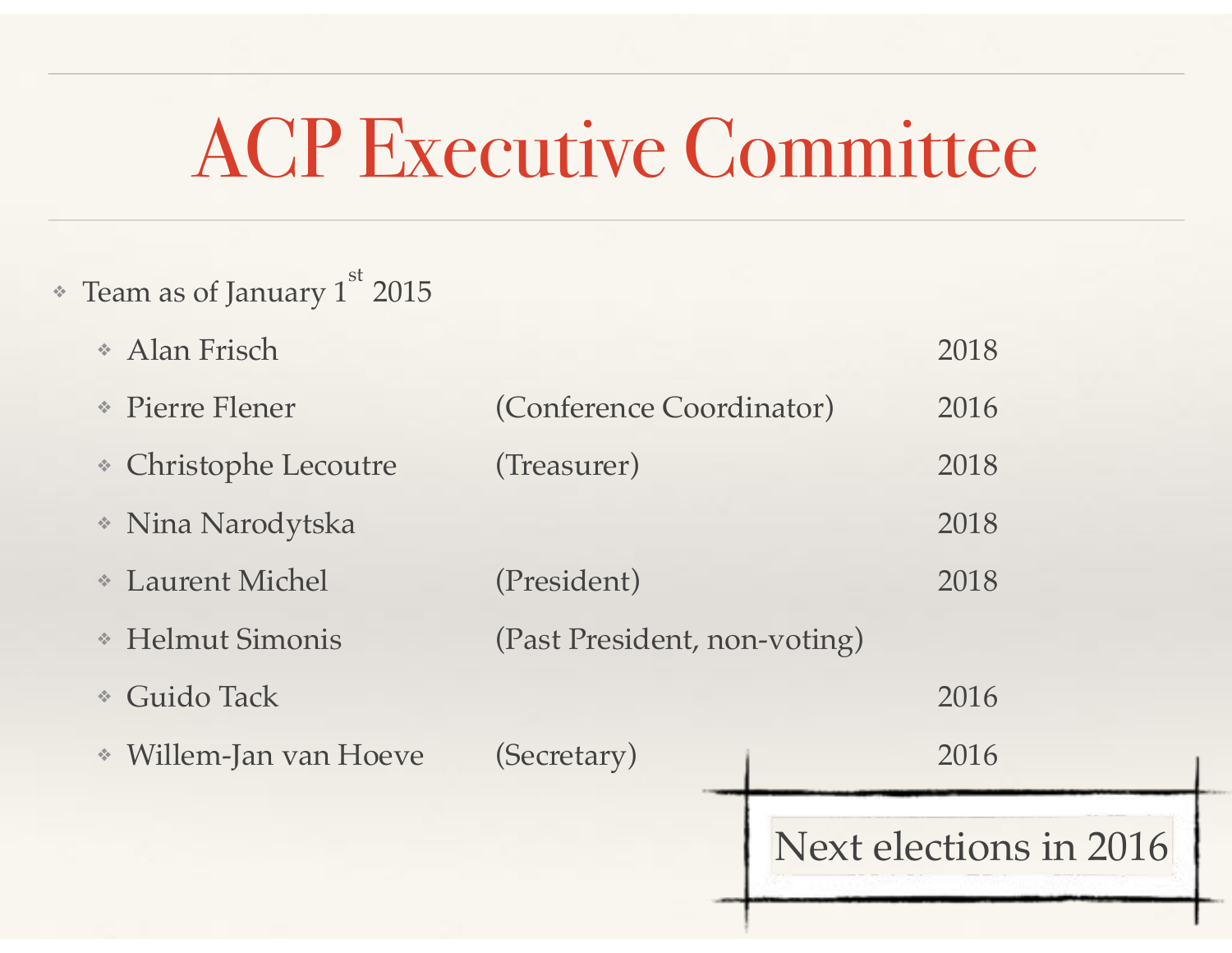#### Research Excellence Award

- ❖ Selection Committee
	- ❖ Jean-Charles Régin
	- ❖ Alan McWorth
	- ❖ Gilles Pesant
	- ❖ Willem van Hoeve
	- ❖ Laurent Michel
- ❖ Awardee nominated by C. Bessiere
- ❖ Award to be presented tomorrow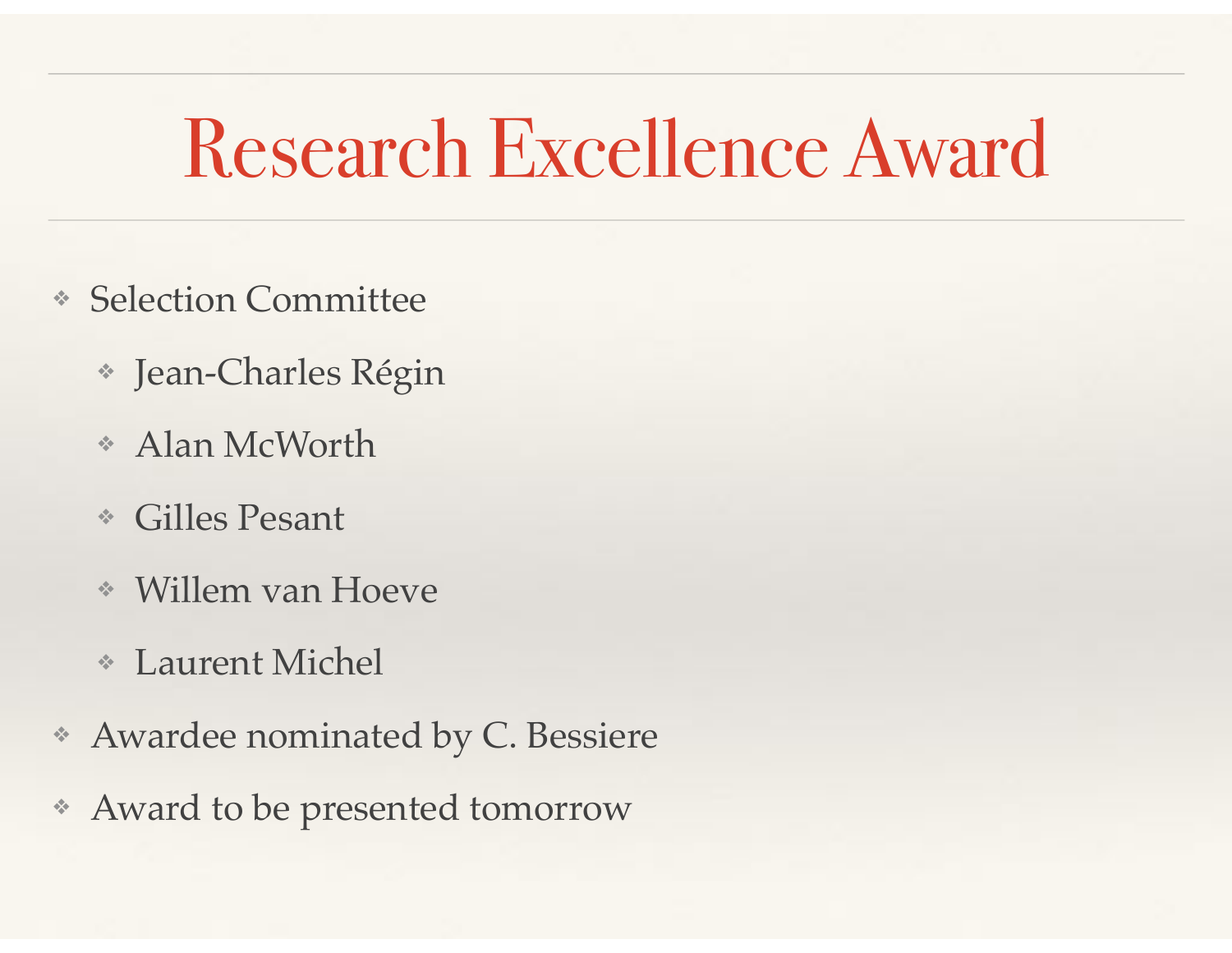

# Toby Walsh NICTA-UNSW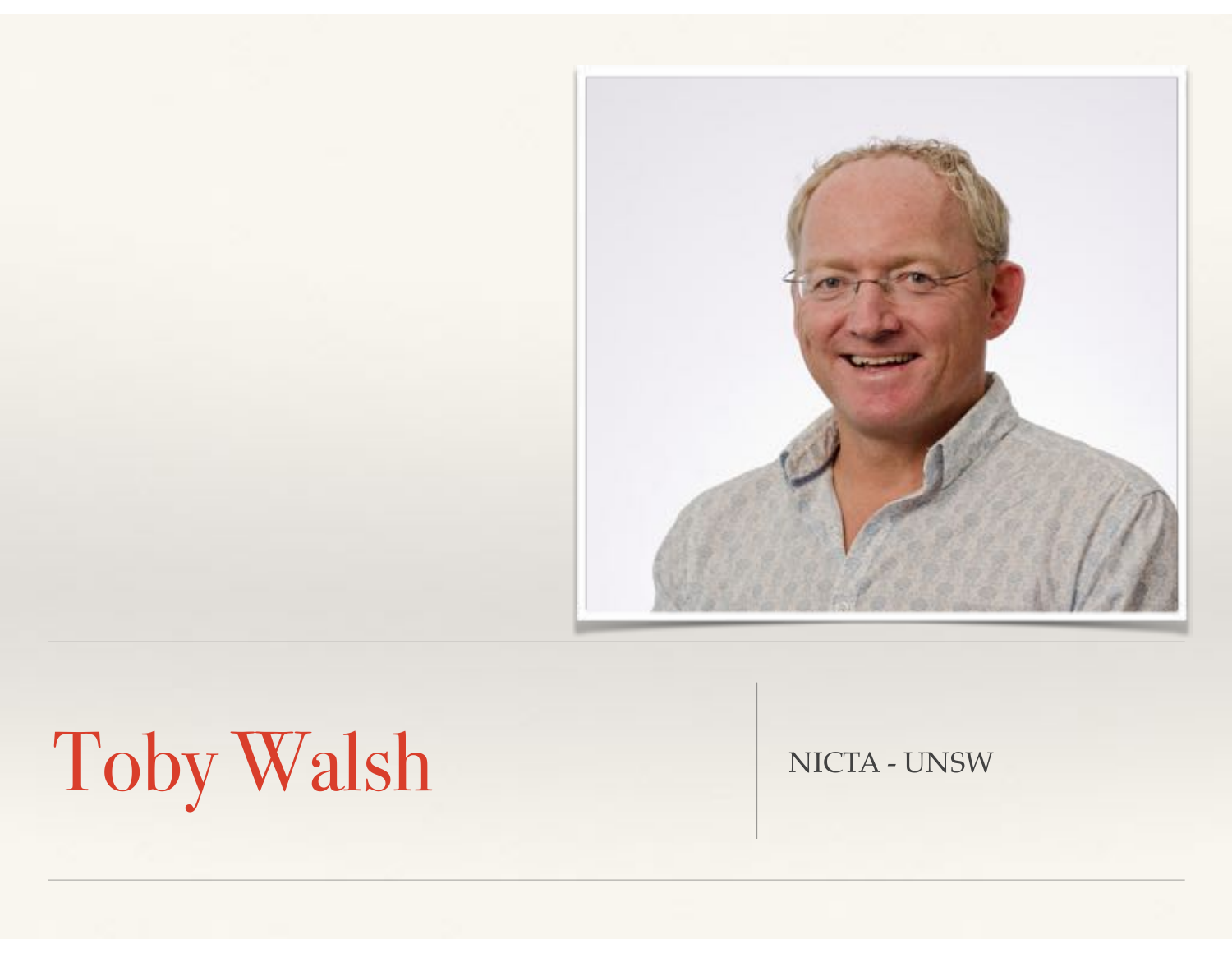#### Doctoral Thesis Award

- ❖ Selection committee
	- ❖ Emmanuel Hebrard
	- ❖ Nina Narodytska [Chair]
	- ❖ Christian Schulte
	- ❖ Peter van Beek
- ❖ Two Awards
	- ❖ "Efficient Algorithms for Strong Local Consistencies and Adaptive Techniques in Constraint Satisfaction Problems", Anastasia Paparrizou
	- ❖ "Exploitation de structures de graphe en programmation par contraintes", Jean-Guillaume Fages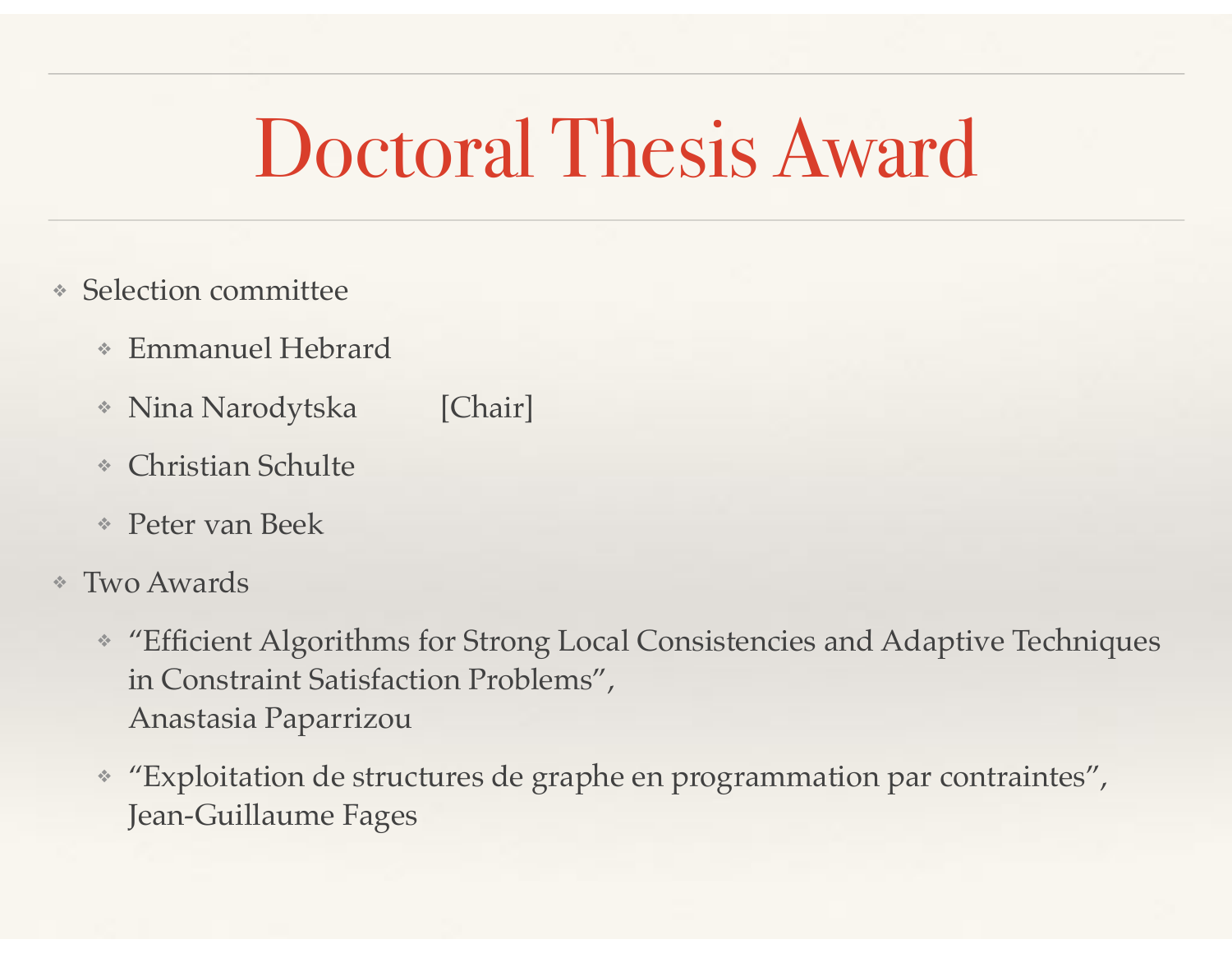#### ACP Summer School'2015

- ❖ Venue
	- ❖ U. of Toronto, Scarborough
- ❖ Dates
	- ❖ July 8 11, 2015 (before ISMP)
- ❖ Chairs
	- ❖ Andre Ciré and David Bergman
- ❖ Topic
	- ❖ *New Frontiers in Constraint Programming*
- ❖ Participation
	- ❖ Speakers: C. Beck, C-G. Quimper, W-J van Hoeve, P. Van Hentenryck, P. Vilim
	- ❖ Attendees: 17 students, 1 post-doc.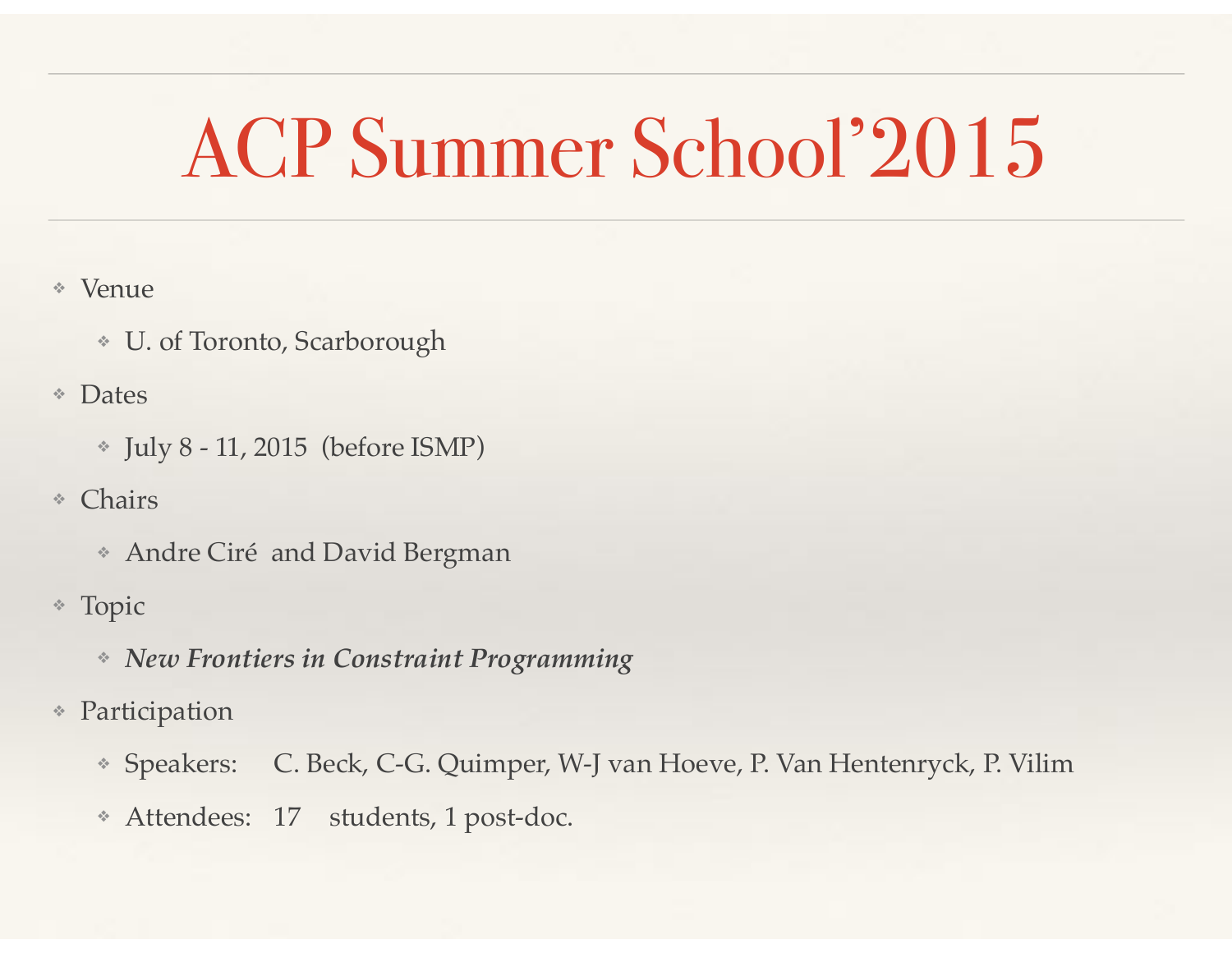#### Summer School '16

- ❖ Start making plans if you wish to bid
	- ❖ Start early
	- ❖ Advertise widely
	- ❖ Think of a *compelling* topic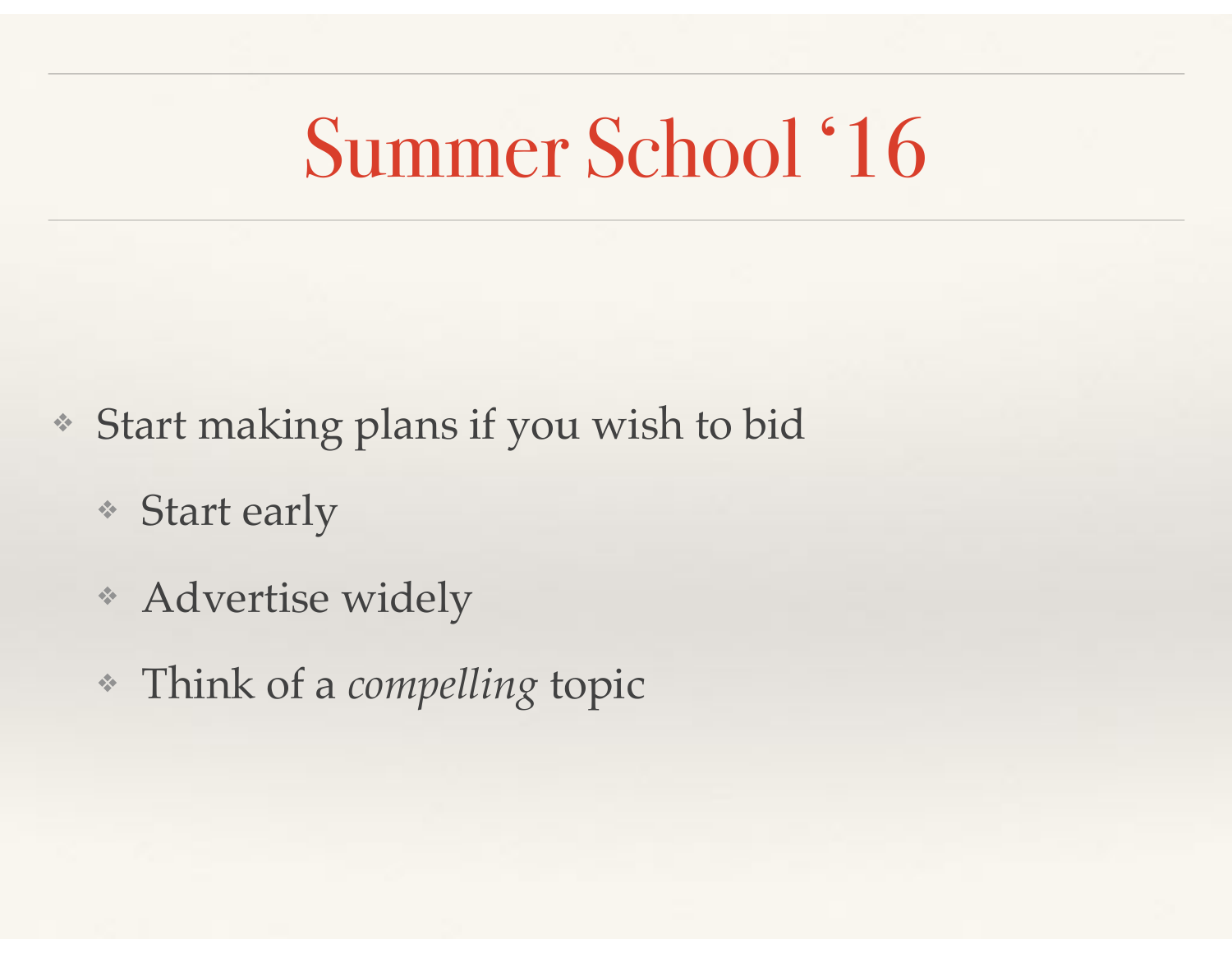

# Treasurer's report

| Last year     |                          | € $55,102.00$ |
|---------------|--------------------------|---------------|
| In            |                          |               |
|               | Interest 2014            | €807.00       |
|               | CP'14                    | €10,934.00    |
| Out           |                          |               |
|               | ACP Awards 2014          | €1,174.00     |
|               | CPAIOR'15 Sponsorship    | €1,500.00     |
|               | AIGM'15 Sponsorship      | €300.00       |
|               | <b>ACP Summer School</b> | € $5,200.00$  |
|               | <b>ISP Provider</b>      | € $62.00$     |
|               | <b>Banking Fees</b>      | €116.00       |
| Balance (now) |                          | €58,940.00    |
| Expected      |                          |               |
|               | $SPC 2015$ (low)         |               |
|               | <b>ACP Awards 2015</b>   | €1,200.00     |
|               | CP'15 balance            |               |
|               | Summer School'15 return  | CA\$2,928.05  |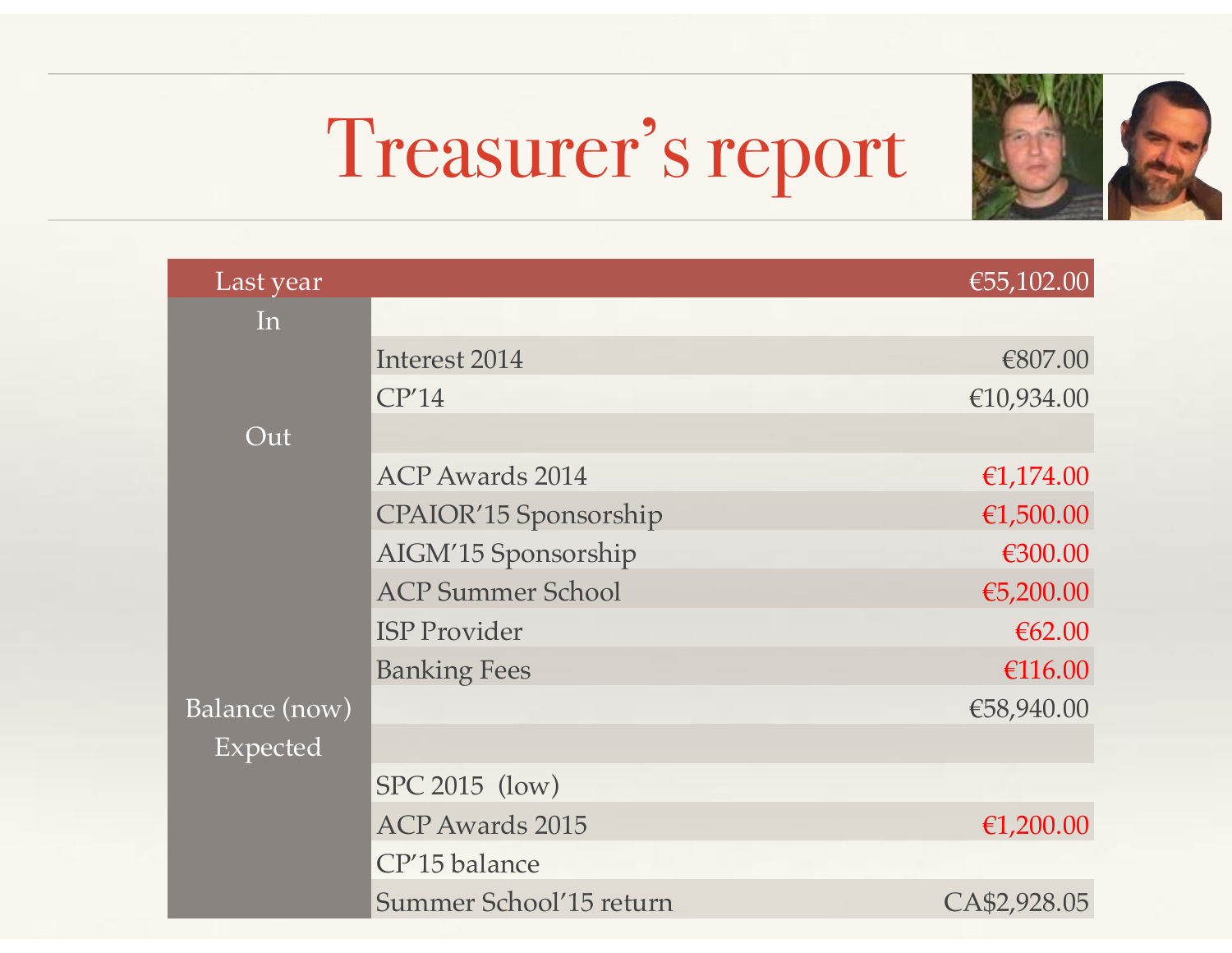### Treasurer's report



Balance in September



We take donations: http://a4cp.org/sponsorships-donations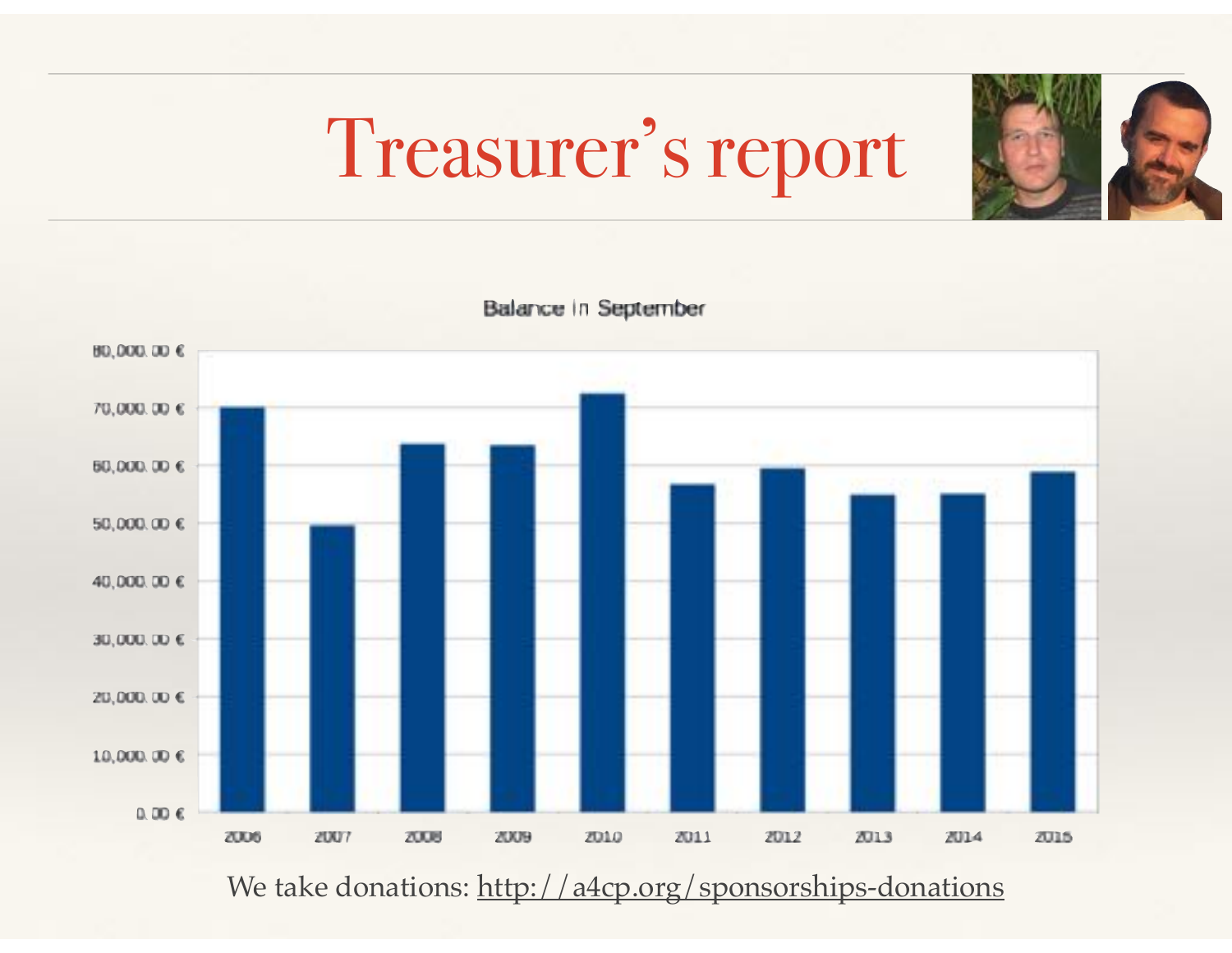#### CP'2016

- ❖ Program Chair
	- ❖ Michel Rueher
- ❖ Conference Chair
	- ❖ Thomas Schiex
- ❖ Location
	- ❖ Toulouse, France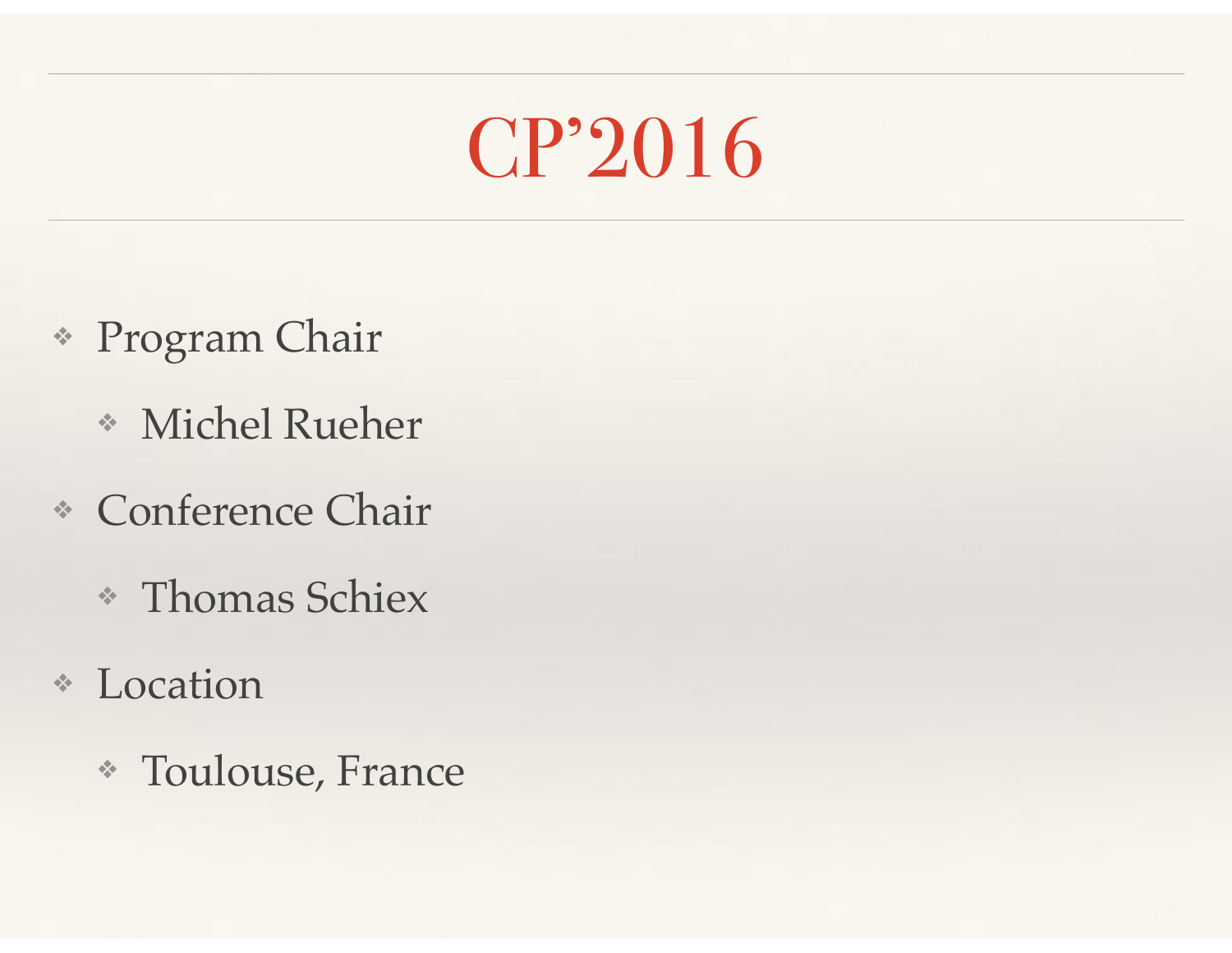#### CP'2017

- ❖ Program Chair
	- ❖ To be selected
- ❖ Conference Chairs
	- ❖ Guido Tack, Peter Stuckey
- ❖ Location
	- ❖ Melbourne, Australia
- ❖ Co-located with IJCAI'17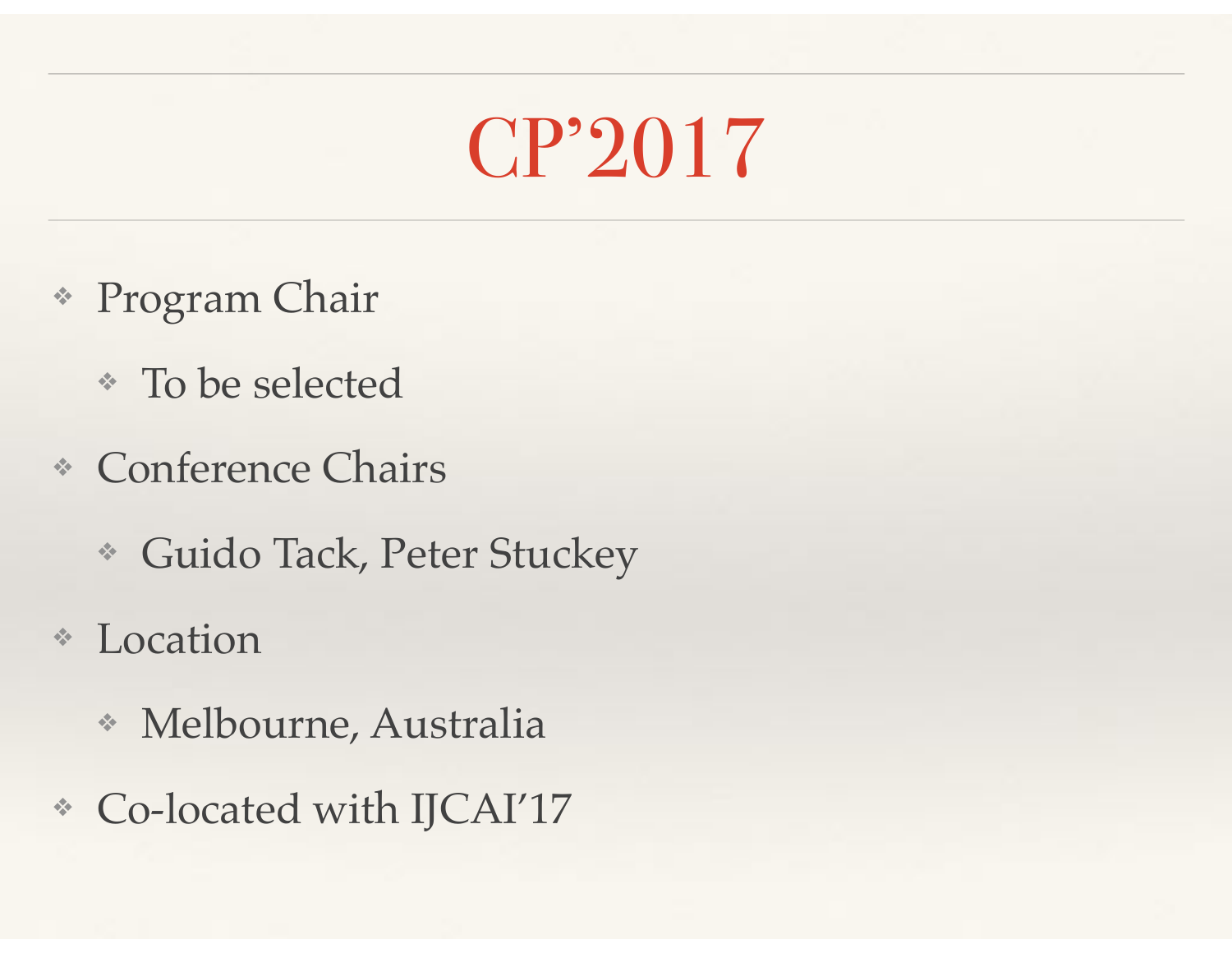#### CP'2018

- ❖ No firm plans yet
	- ❖ Possibly another co-location with AI conferences
	- ❖ Plans under discussion
	- ❖ Stay tuned for details
- ❖ Do consider sending a bid!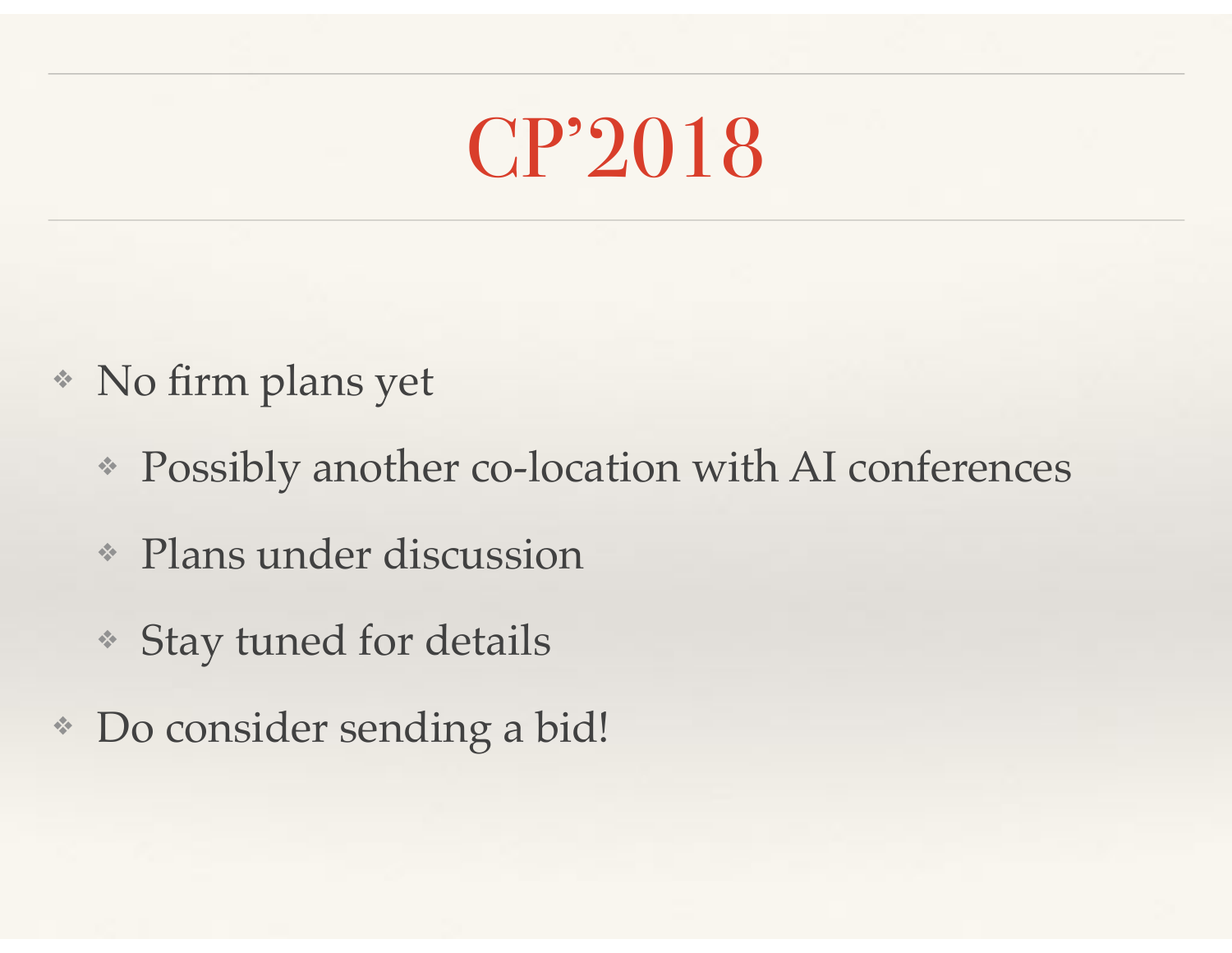#### The Constraint Journal

#### Michela Milano

#### Constraint's Editor in Chief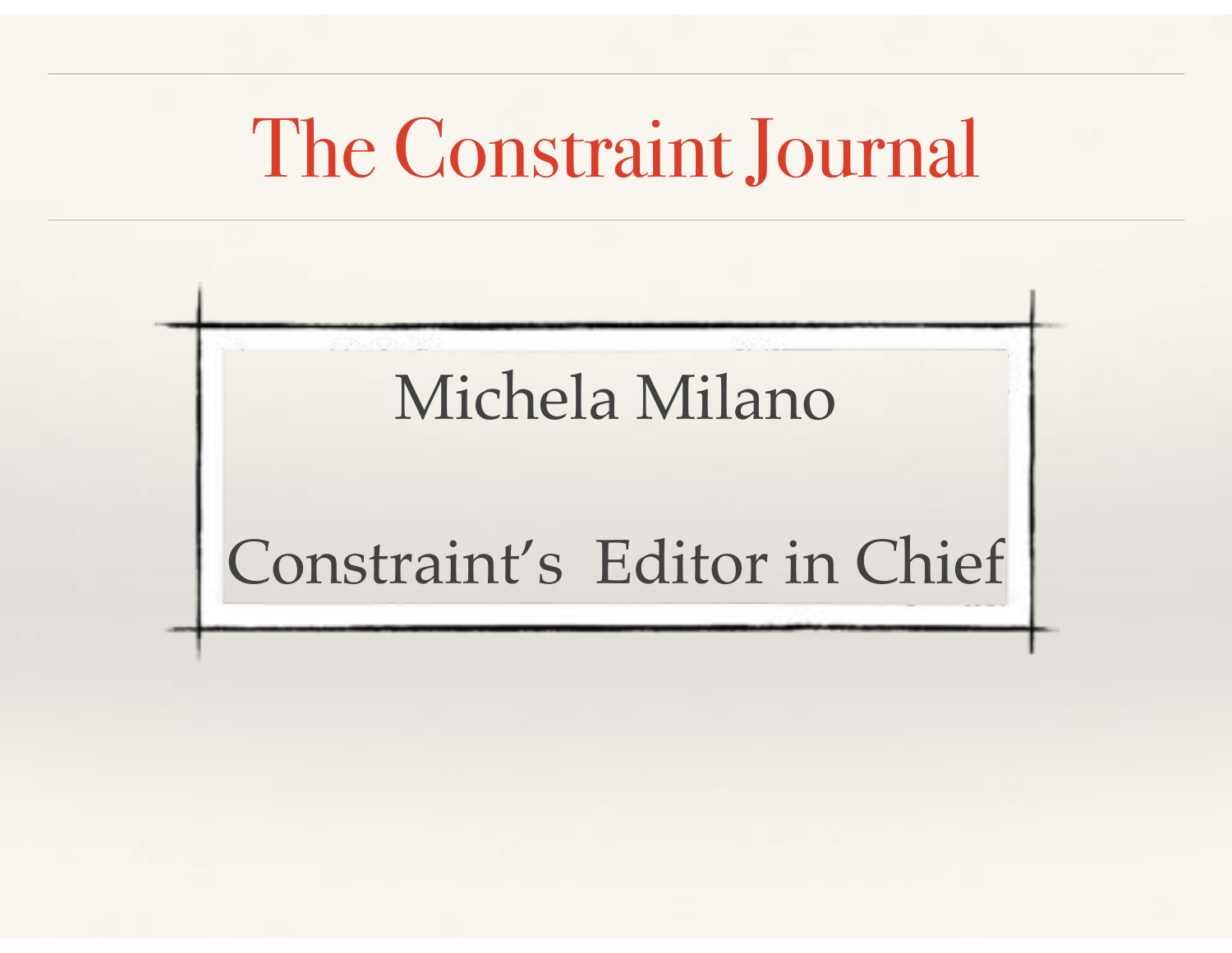### ACP's Stability

#### Strategic Committee Report in 2014

- ❖ Actions from EC at two levels
	- ❖ Operational
	- ❖ Strategic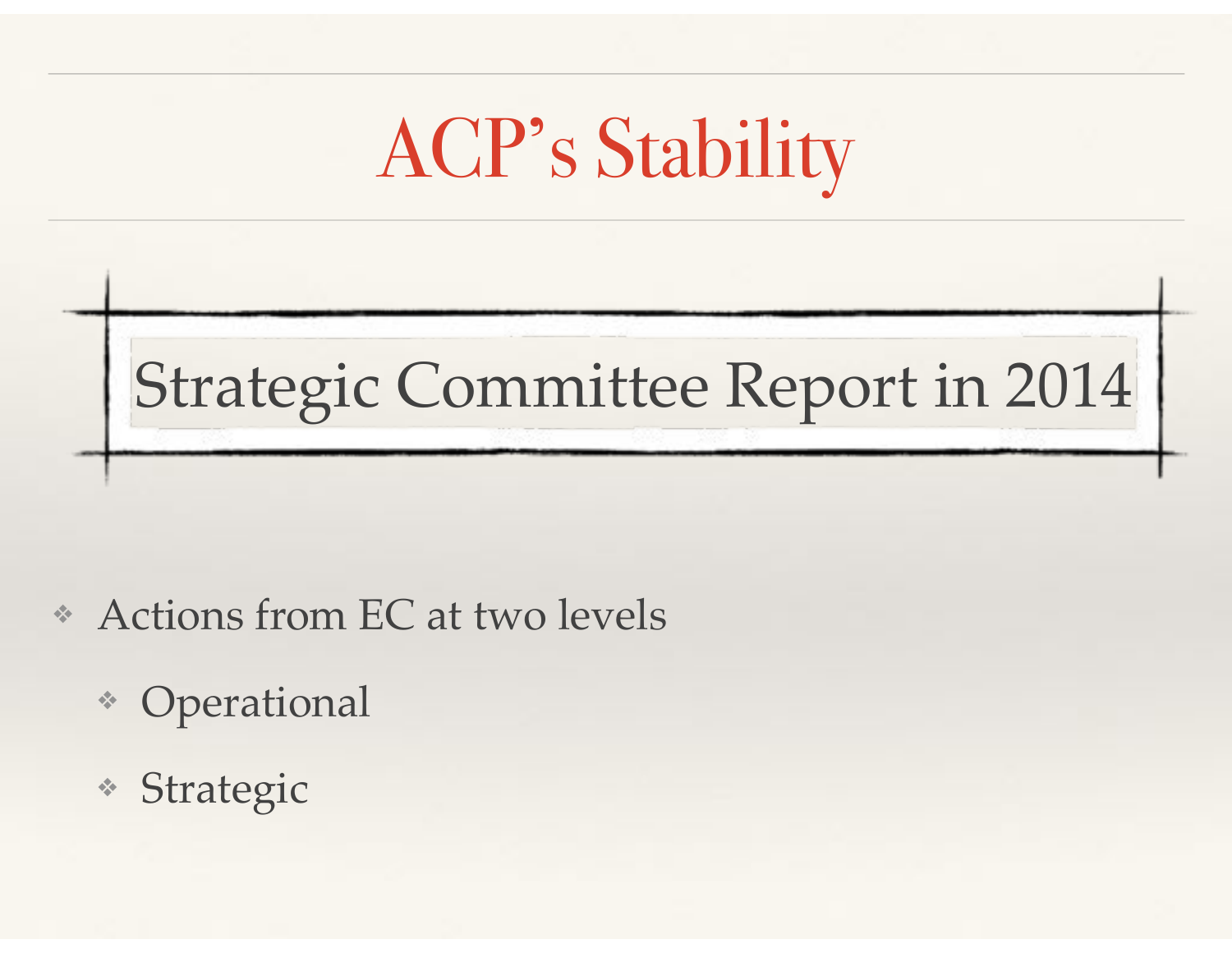#### Operational actions

- ❖ Since Jan 1, 2015
	- ❖ Moved to a "2-year planning window" for the conference
	- ❖ Guidelines for future PC chairs [for consistency over time]
	- ❖ Increasing interactions ACP / PC Chairs for 2016 onward [new initiatives associated to the conference]
	- ❖ Supportive of fast track CPAIOR and CP [paper pool]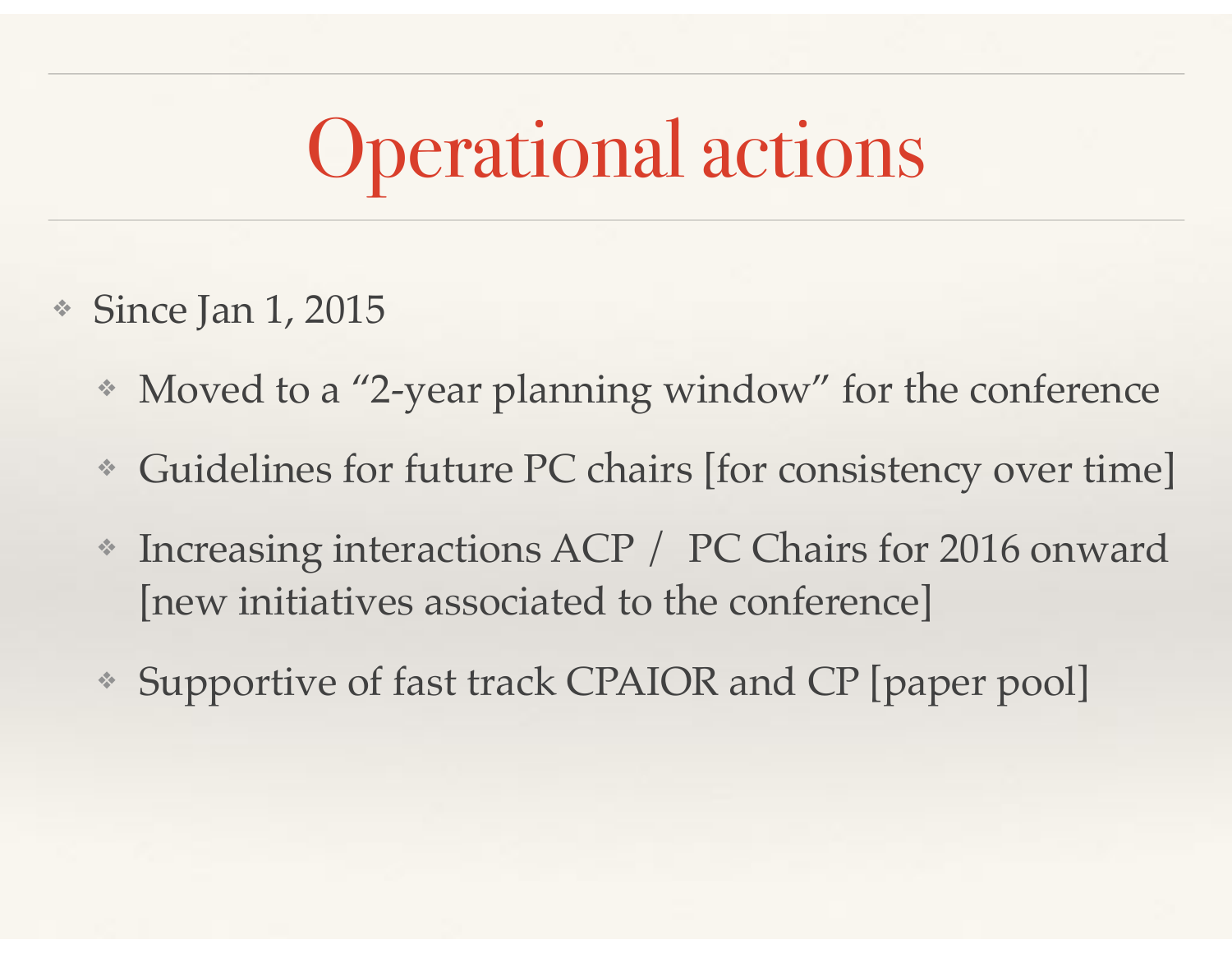# Strategic actions I

- ❖ New initiative
	- ❖ EC is building a pool of papers
		- ❖ From awards and best papers @ CP & CPAIOR
	- ❖ EC is planning to *support* authors from that pool to "evangelize" at relevant conference
- Impact on our finances can be controlled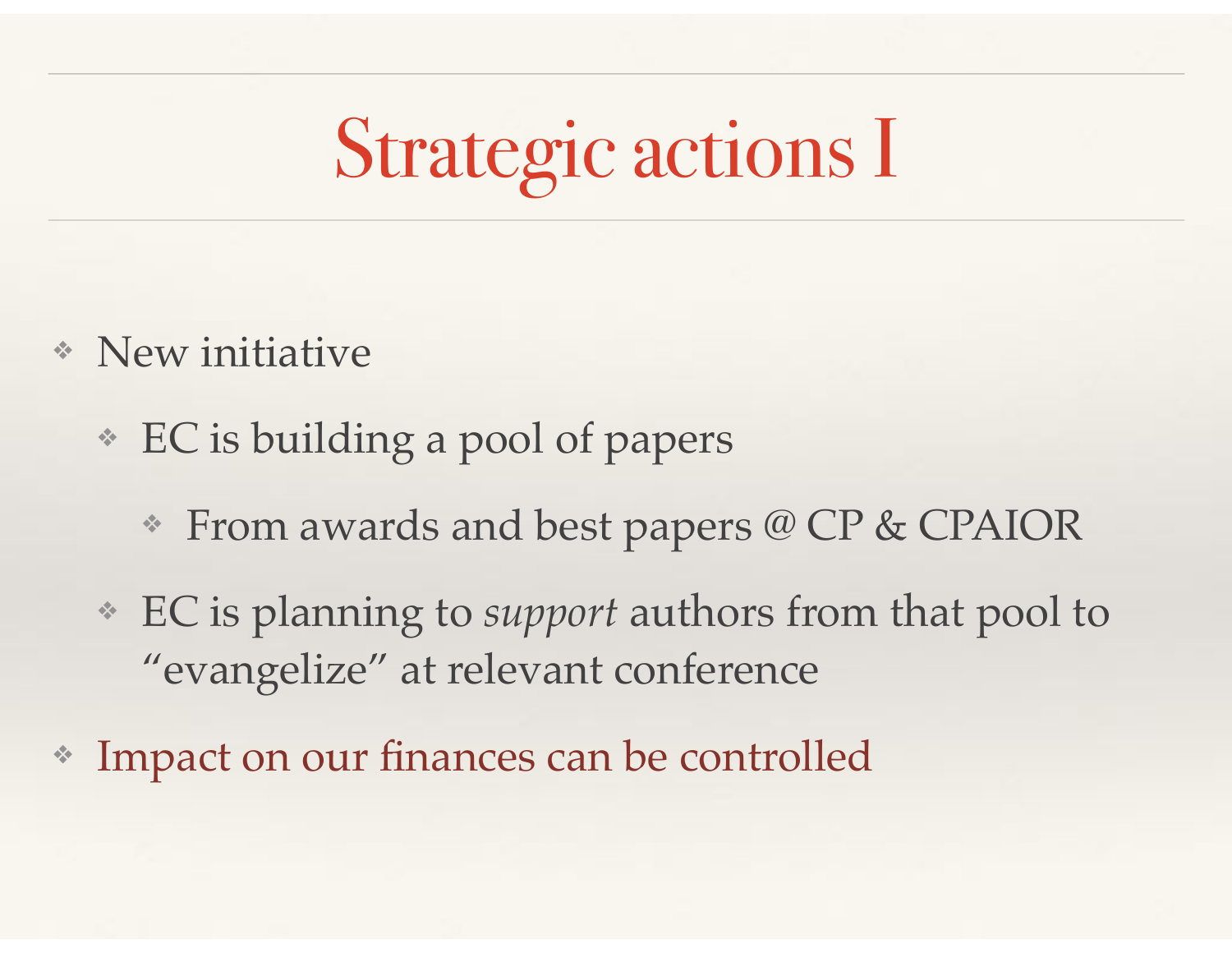# Strategic actions II

- ❖ New initiative
	- ❖ Support building quality educational material
	- ❖ For online consumption & local courses
	- ❖ Will be issuing call for proposal
	- ❖ Will form a committee for evaluation & selection
- Impact on our finances potentially larger